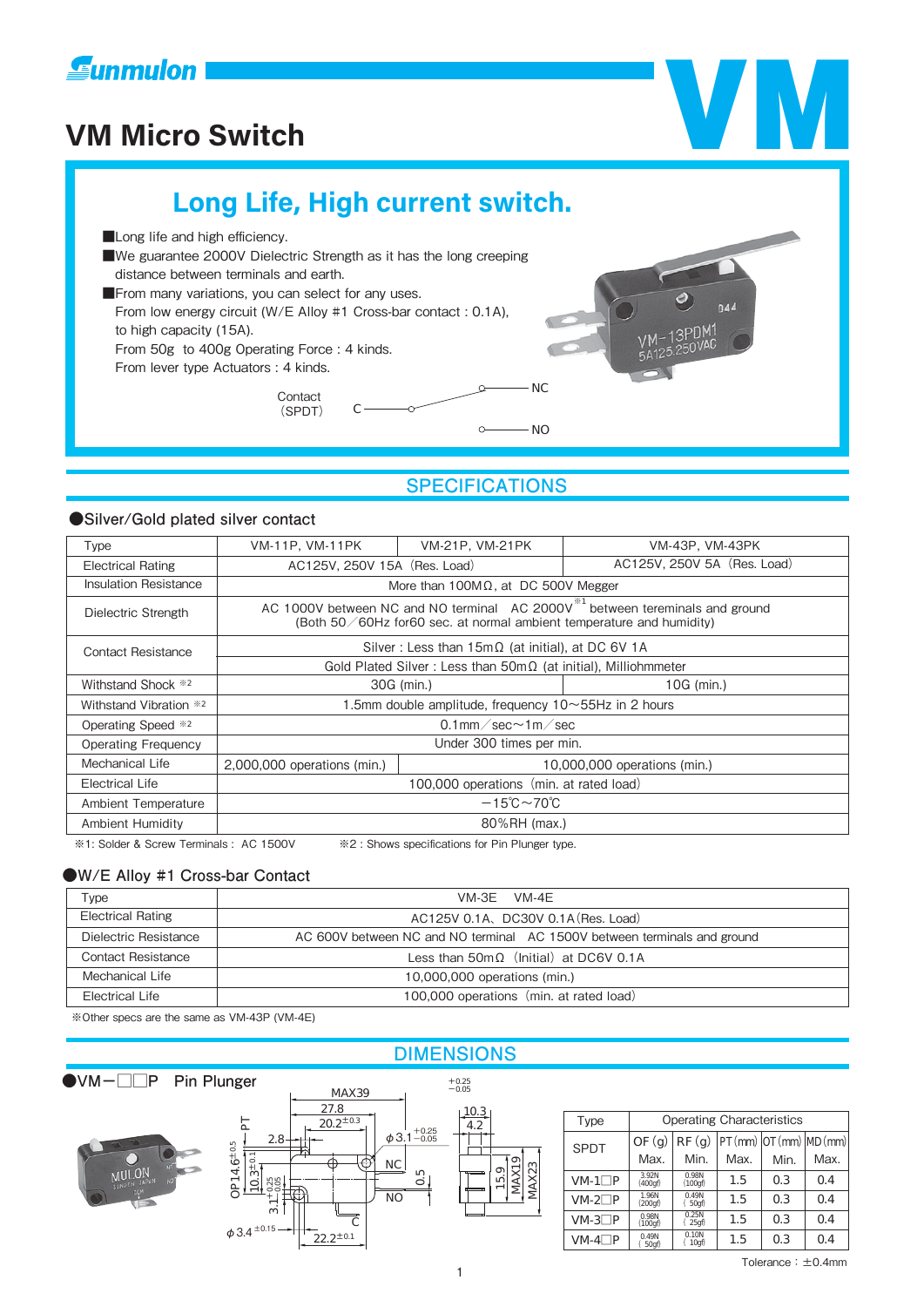



## **DIMENSIONS**





69  $\frac{1}{2}$ 

M2.6SCREW € 7.1

Tolerance: ±0.4mm